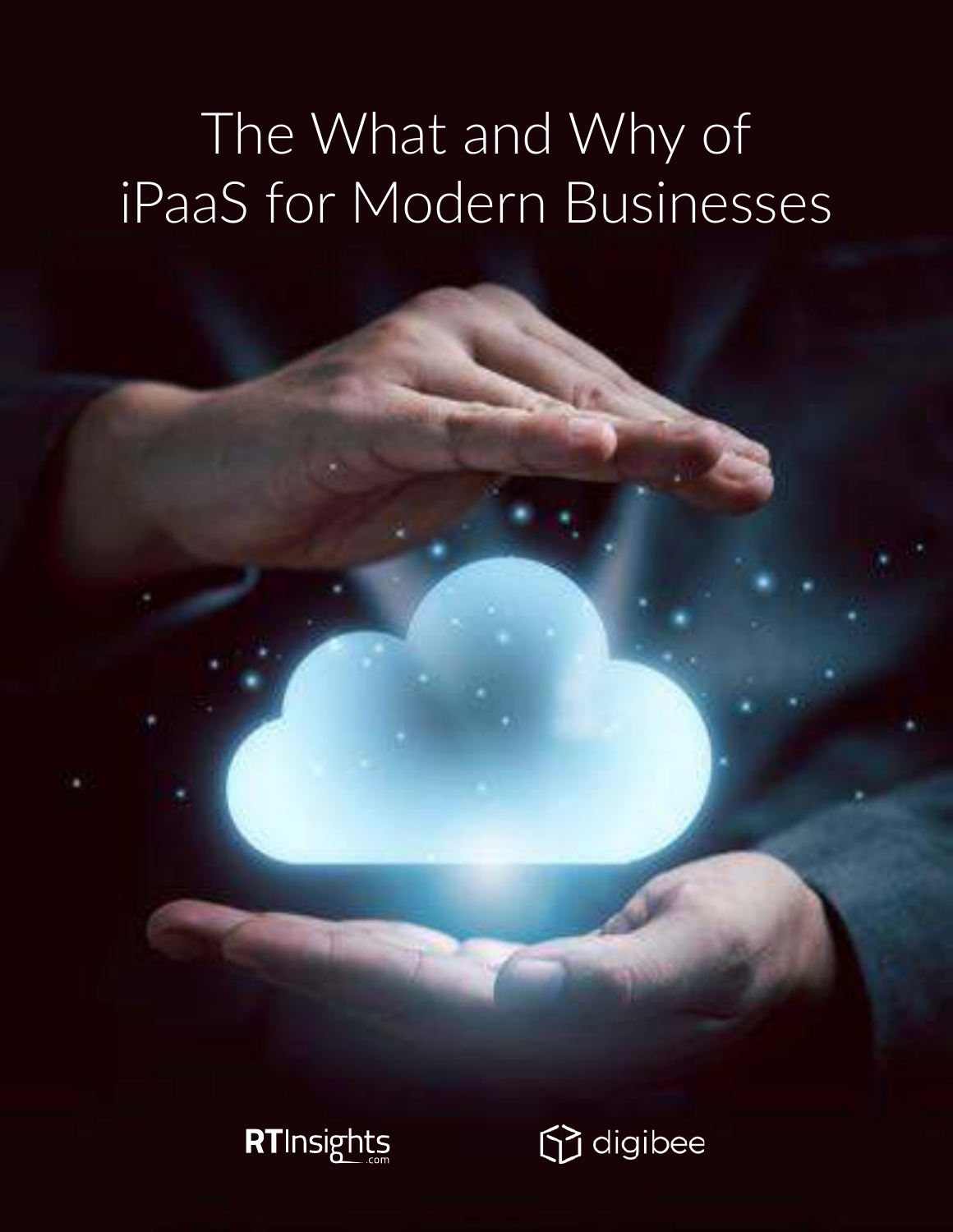Today, acronyms that end in "aaS" may seem like old news. SaaS, PaaS, and IaaS are all staples of the cloud computing revolution that began in the early 2000s and are commonplace technologies that we take for granted.

Yet, there is a new category of "aaS" technology that, unlike more established types of solutions,are already widespread within the enterprise. This new "aaS" creates radical opportunities to transform the way businesses manage and evolve their IT resources.

It's called Integration Platform as a Service, or iPaaS. While iPaaS builds on some of the concepts at the core of SaaS and PaaS, it delivers a deeper level of opportunity for connecting siloed IT assets and the business units that depend on them.

This eBook explains what business stakeholders should know about iPaaS. It starts by defining iPaaS and outlining its core areas of functionality. It then walks through the four key business advantages that an iPaaS is uniquely positioned to offer.

By reading through the following pages, you'll learn how you can fully modernize your business's IT strategy – even if it includes legacy systems that have traditionally been difficult to integrate with modern, cloud-based solutions – by adopting an iPaaS as the operational backbone of your IT estate.

#### What is iPaaS?

Put simply, iPaaS is a type of technology that provides cloud-based services for bringing disparate IT resources and systems together.

In other words, an iPaaS is a way to integrate assets that lack a native means of efficiently connecting with each other to build unified workflows. An iPaaS lets businesses define how independent systems should communicate with each other, share data, operate in tandem, and so on. IPaaSes also often provide tooling to help monitor and secure the integrated environments that they allow businesses to build.

By design, an iPaaS is platform-agnostic and capable of connecting virtually any application or resource with any other. An iPaaS can integrate different applications running in the same cloud or bring together applications hosted in different clouds. It is capable of connecting an application running in the cloud to a data source that is hosted on-premises or vice versa. And it can work with cloud-native, API-first applications as well as monolithic legacy systems.

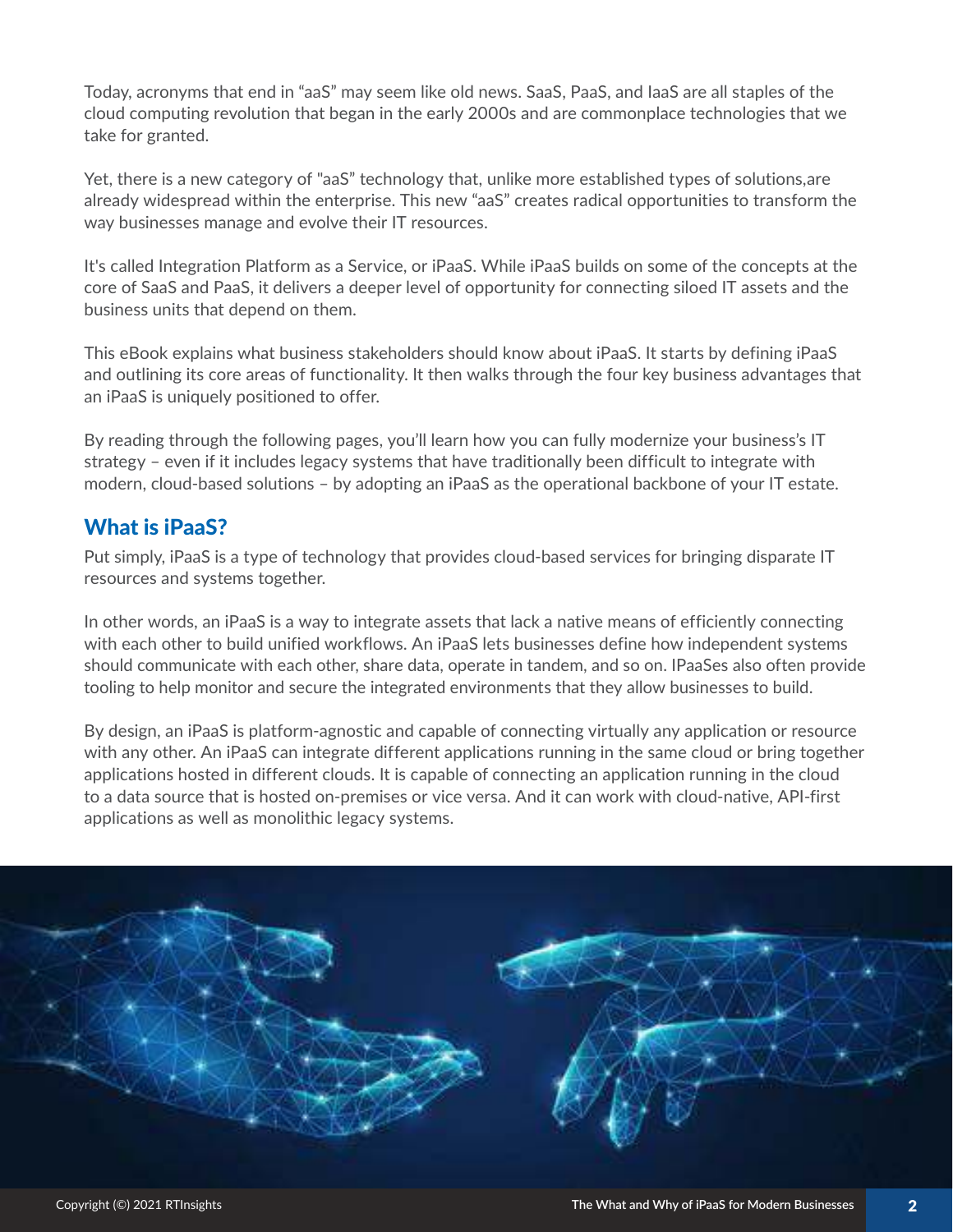

#### How is iPaaS Different from PaaS and SaaS?

An iPaaS is similar to other types of cloud technologies, including PaaS and SaaS, in some ways. However, iPaaS fills a role that PaaS and SaaS simply do not.

A PaaS provides developers with a simple solution for building applications and deploying them to the cloud. In this respect, PaaS is great if you need a fast way to create and deploy an app. But a PaaS doesn't address the need to integrate multiple apps together. That's work that falls outside the scope of the development and deployment pipelines supported by a PaaS.

On the other hand, SaaS is an architectural model for hosting software in the cloud so that users don't have to worry about managing infrastructure or deploying software themselves. SaaS thus enhances the user experience. But it does nothing to address the need for application integration. An app that you deploy using a SaaS architecture will be just as siloed as an app deployed in any other way unless you take extra steps to integrate it.

You can think of iPaaS, then, as a type of solution that addresses a key gap within the PaaS and SaaS paradigms: The need for application integration to ensure that businesses have tightly connected IT estates where resources can be shared easily wherever and whenever needed. As opposed to siloed environments in which each application lives in isolation from others, making it harder to leverage the power of all apps collectively.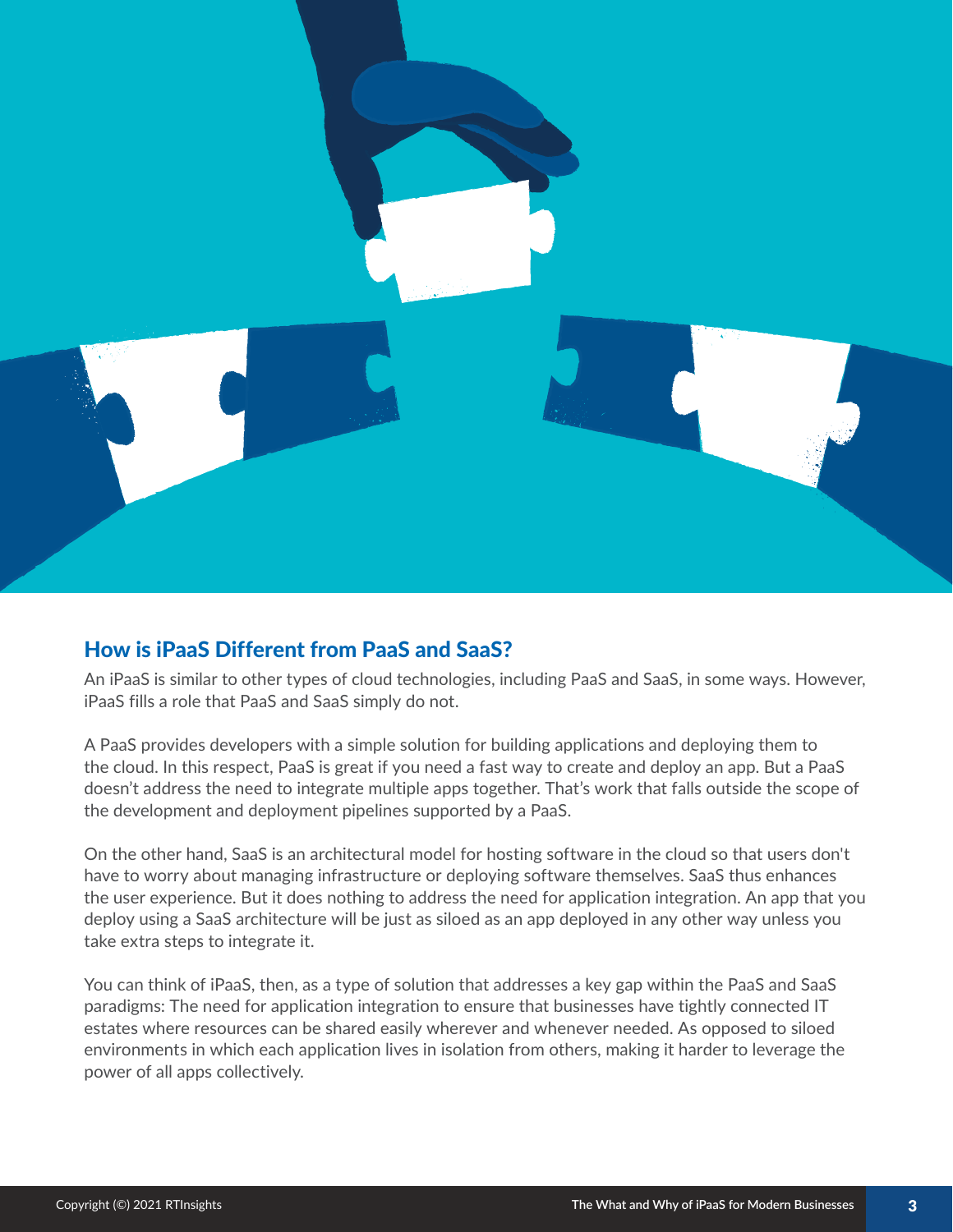

#### Key Features of iPaaS

An iPaaS is a category of technology, not a specific product. Thus, there are multiple ways to implement an iPaaS.

Nonetheless, every iPaaS should offer a core set of features:

- **Connect siloed systems:** An iPaaS allows disparate applications or other resources to communicate and share data with each other in a systematic, easy-to-manage way.
- $\checkmark$  **Bring together disconnected business units:** By connecting siloed applications, iPaaS also makes it easier for discrete business units to work together. For example, a sales department could integrate its apps with the marketing team's software, or an accounting department might import customer data from CRM software.
- **★ Align IT and business goals:** Along similar lines, iPaaS helps ensure that IT teams work to support business goals. Rather than haphazardly creating integrations that may or may not actually advance the business, IT can use iPaaS to collaborate with business stakeholders to identify and implement integrations that drive the greatest value. By extension, iPaaS helps to maximize the business's ROI on application development and deployment.
- **Rapid application deployment and updates:** In addition to connecting apps, an iPaaS simplifies the process of deploying and updating integrations between apps. In turn, it speeds the overall app deployment and update process. If developers had to maintain integrations manually and tailor them to each app, each deployment would take significantly longer.
- **Monitoring and management:** A full-featured iPaaS allows businesses to build application integrations and monitor their performance in near-real time, track updates, and otherwise manage the complete application lifecycle.
- **Continuous improvement:** An iPaaS can help teams improve the quality of their applications over time, while also optimizing the end-user experience, through features that provide point-by-point observability to identify problems and prevent them from recurring. In addition, automated remediation functionality can help resolve problems as quickly as possible, with minimal impact on end-users.

Those are the features that iPaaS delivers. To help explain how these features translate to real-world business goals, the following sections of this eBook walk through four essential benefits that iPaaS unlocks for organizations seeking to optimize their IT strategies and continue advancing in their digital transformation initiatives.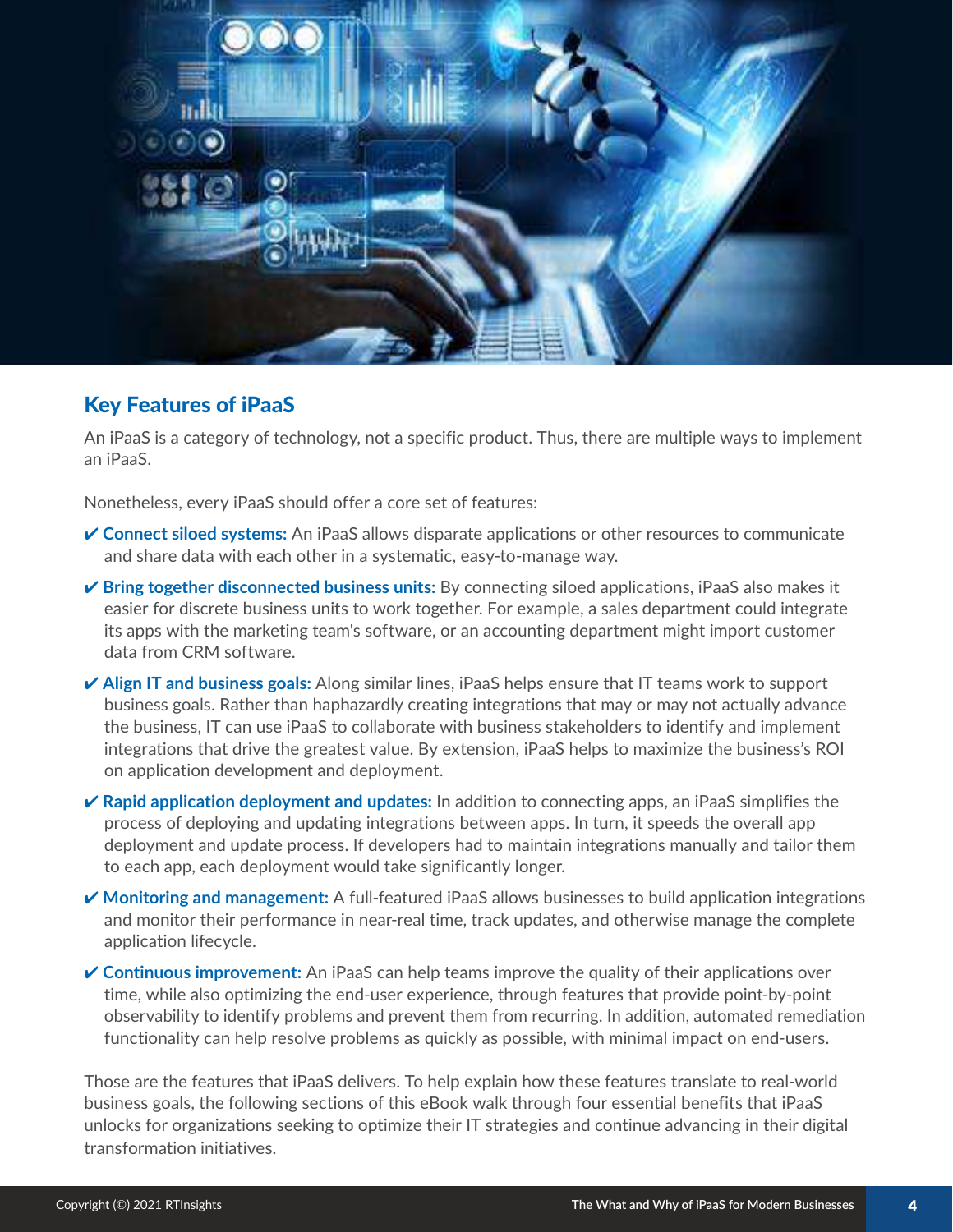# Chapter 1: Enabling Composable Apps

Conventionally, there has been a sharp misalignment between the way businesses designed and developed apps and how they actually used them.

Traditionally, applications were developed on a case-by-case basis, with each app created to serve a specific business need. However, in most cases, application functionality overlapped. A business might maintain dozens of applications that each have a payment-processing component, for example, or that need to look up client account data.

Developing each app independently, therefore, leads to a great deal of redundant effort. Developers continually reinvent the wheel by rebuilding functionality that already exists.

#### Composable apps

There is a solution to this conundrum: Composable applications. In a composable app architecture, application functionality is broken into discrete units, then shared across applications. That means that developers can create, for example, one module to handle payment processing, then share it across multiple applications.

Composable apps offer a range of benefits, as compared to the traditional application design and development approach:

000 **Business agility:** The business can implement update functionality faster when it only needs to update one module to change behavior across multiple applications. For example, suppose you need to handle payments in a new type of currency. In that case, you can easily implement that feature within your payment module and then roll it out across your business if you use a composable app design.



**Code reusability:** Composable apps save developers from having to write the same type of code multiple times. In turn, it allows development teams to do more with fewer highly specialized programmers and in less time. Junior developers are able to handle more integration work allowing the subject matter experts to focus more of their time and skills on delivering true business value



**Customizability:** Although composable application modules are reusable across apps, they can be customized to meet the needs of different users or support nuanced use cases within each app.



**Integrated data streams:** A composable app approach makes it possible to create one stream of data (such as payment information or customer names and addresses) and share it across all apps that need to consume the data. This eliminates the need to maintain redundant data stores or connect each app to a data stream manually.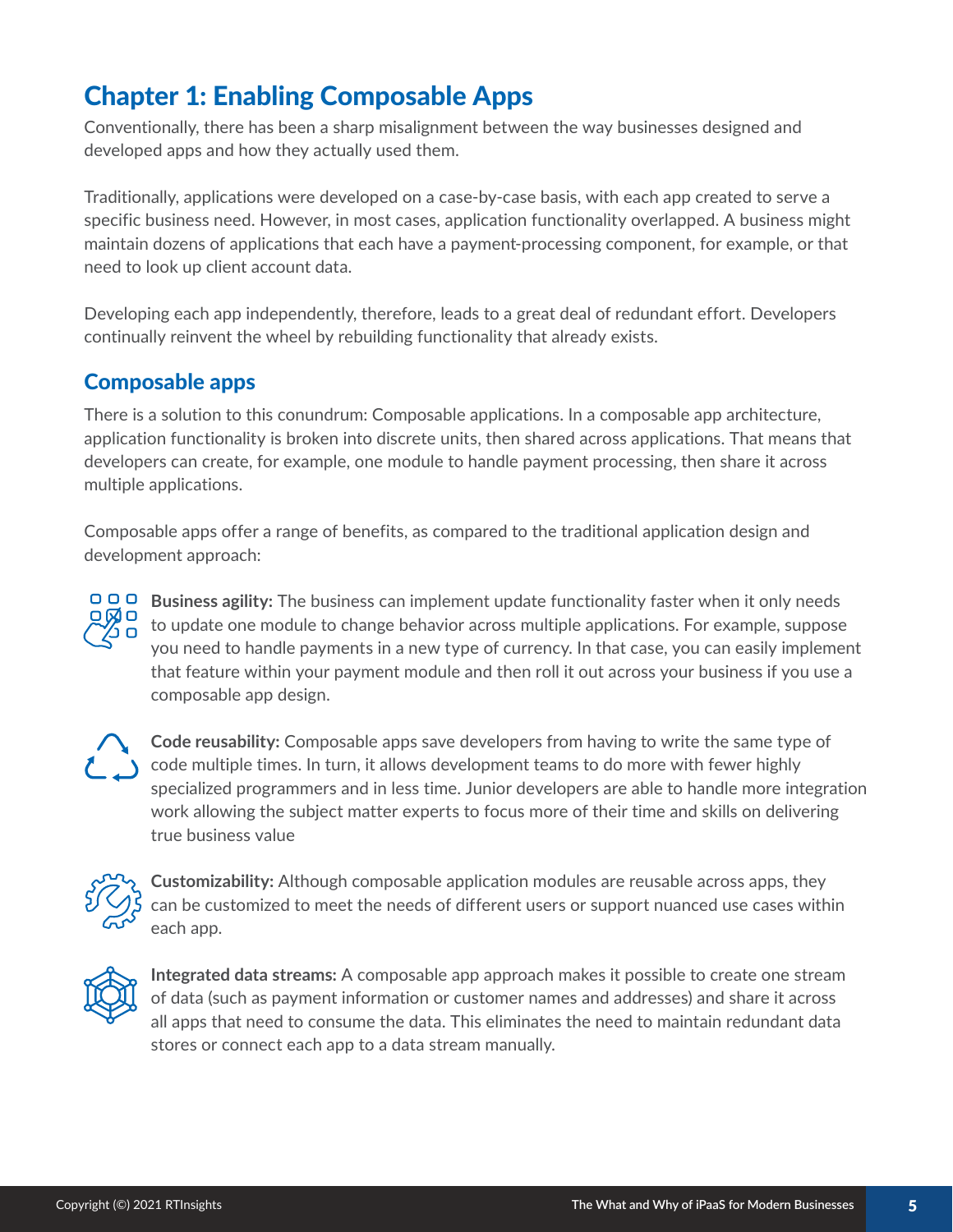#### IPaaS and Composable Apps

Part of the reason why composable apps haven't become widespread – or why earlier experiments with the architecture, like the Service Oriented Architecture (SOA) trend of the 2000s, fizzled out – is because integrating and managing so many different units of code is a steep challenge.

For a composable app strategy to work, developers need a simple means of connecting each module with other modules to define complete applications. They must also be able to update individual modules without breaking the functionality of applications that depend on them. And they need to be able to tailor the behavior of modules in different contexts so that a single module can address multiple use cases or handle different types of data.

The tools for addressing these challenges were elusive until the advent of iPaaS. With iPaaS in place, developers can create as many modules as they need, then use the iPaaS to connect them in a consistent, systematic way. In other words, the iPaaS can define how modules should integrate with others to deliver the functionality that each business unit requires. With iPaaS, every group gets what it needs from IT resources, without developers needing to build standalone, custom apps from scratch for every business need.

At the same time, by providing centralized monitoring and management of application modules, iPaaS allows developers and IT teams to keep track of, secure, and update their software resources.

A good example illustrating the benefits of such an approach is the financial services industry's wide-scale embracement of open banking. Open banking provides third-party financial service providers open access to consumer banking, transaction, and other financial data from banks and financial institutions through application programming interfaces (APIs). Open banking allows the networking of accounts and data across institutions. In turn, it enables banks to create better, simpler user experiences by allowing customers to access account data from multiple banks through a single app or service. Open banking can also help developers to build innovative types of products and services, such as apps that integrate social networking features with financial tools.

But the challenge of implementing open banking can be immense. A major impasse in the sharing of information concerns the difficulty of connecting with a bank's APIs. Banks need a way to make such integrations feasible or seek alternative platforms that work with a focus on open banking. Specifically, they need platforms that connect more easily. Such technology will allow banks to accelerate the integration without needing a high investment.

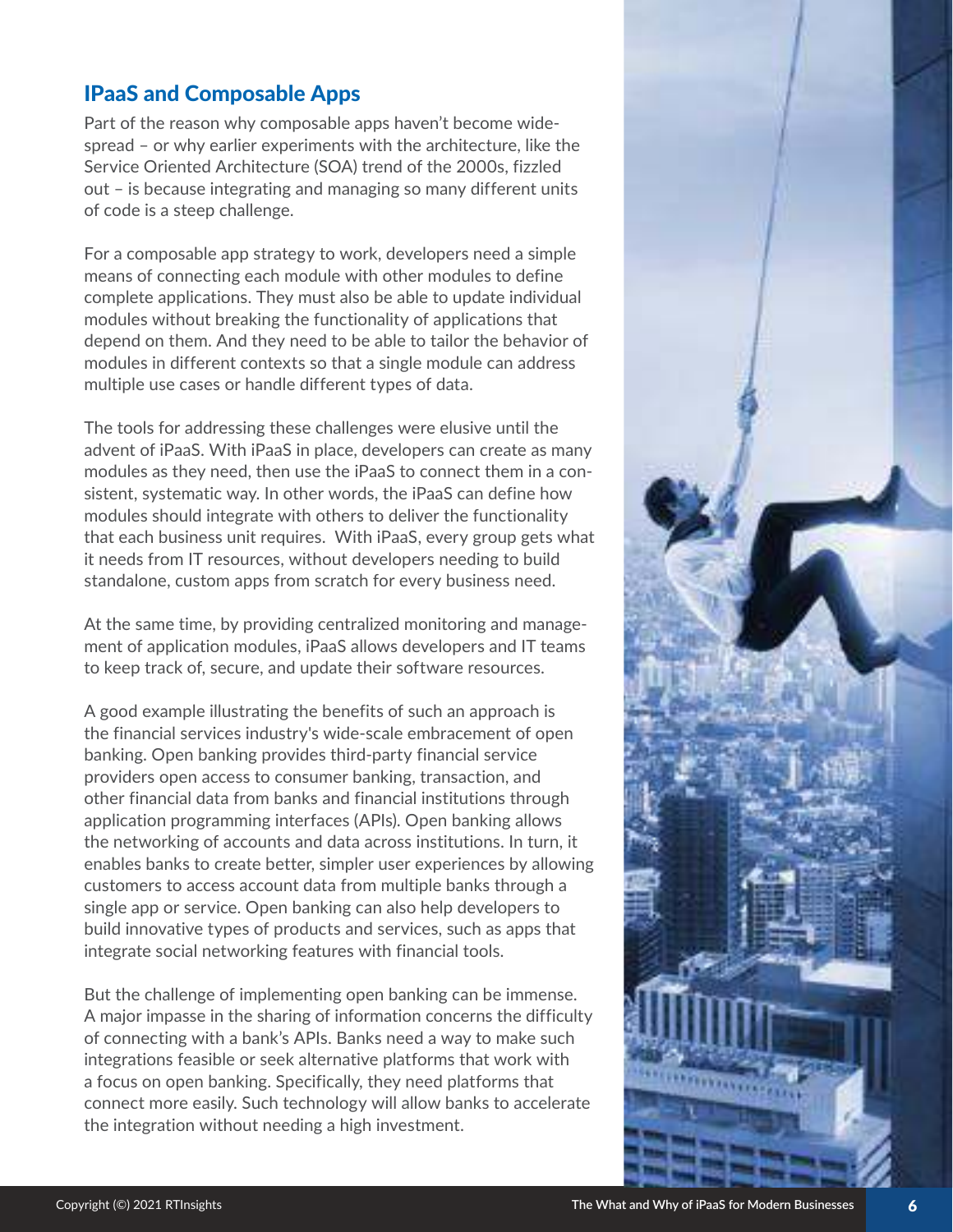# Chapter 2: Digital Transformation and Modernization

If there is one thing most business leaders love to talk about today, it's digital transformation (meaning the implementation of digital solutions across the business). It's one thing to talk about it, and quite another to achieve it.

In practice, businesses tend to find that they face a variety of show-stopping challenges when they go about pursuing digital transformation:

- **Ǟ Siloed applications:** The applications that businesses already have in place were often designed before the advent of modern digital transformation initiatives. There is no easy way to connect these apps with the latest digital technologies.
- **Ǟ Legacy code:** Even in cases where integrations between applications can be built, legacy applications tend to rely on outdated code that may not meet modern performance or security requirements. As a result, these apps are left out of digital transformation initiatives.
- **Ǟ Lack of expertise:** The developers who wrote existing applications may no longer be at the company, and documentation about the apps may be substandard. Both challenges may make it even more difficult to factor existing IT resources into digital transformation.

For reasons like these, it may seem next to impossible for businesses that already have established, monolithic IT systems to integrate them with modern IT solutions, like public cloud services or S/4HANA. This is because legacy apps weren't designed to support modern IT solutions. As a result, businesses either end up with bifurcated IT estates in which part of the environment is modern and cloud-native, and part of it remains legacy and siloed, or they abandon digital transformation altogether.

#### IPaaS as an enabler of digital transformation

While it would be an overstatement to say that iPaaS alone is the key to full digital transformation, iPaaS does solve many of the application-related barriers that prevent businesses from fully transitioning to modern digital ways.

Because an iPaaS can build integrations with any type of application and any codebase, iPaaS makes it possible to connect legacy apps to modern digital platforms no matter how old or poorly documented the apps are. Having an outdated codebase ceases to be a barrier when you can use an iPaaS to bridge the gap between legacy code and modern, cloud-native environments.

At the same time, iPaaS provides a centralized monitoring and management solution that works for any type of app – even legacy apps that would otherwise be difficult to manage with cloud-native tools that are not designed to work with older programming languages or frameworks.

And because full-featured iPaaS offerings let businesses define and deploy integrations using a low-code approach, iPaaS eliminates the need for specialized knowledge of the app to merge it into a modern environment. It doesn't matter if no one on your team today fully understands how your legacy apps work, as long as you can use a low-code iPaaS to define integrations that connect them to other apps.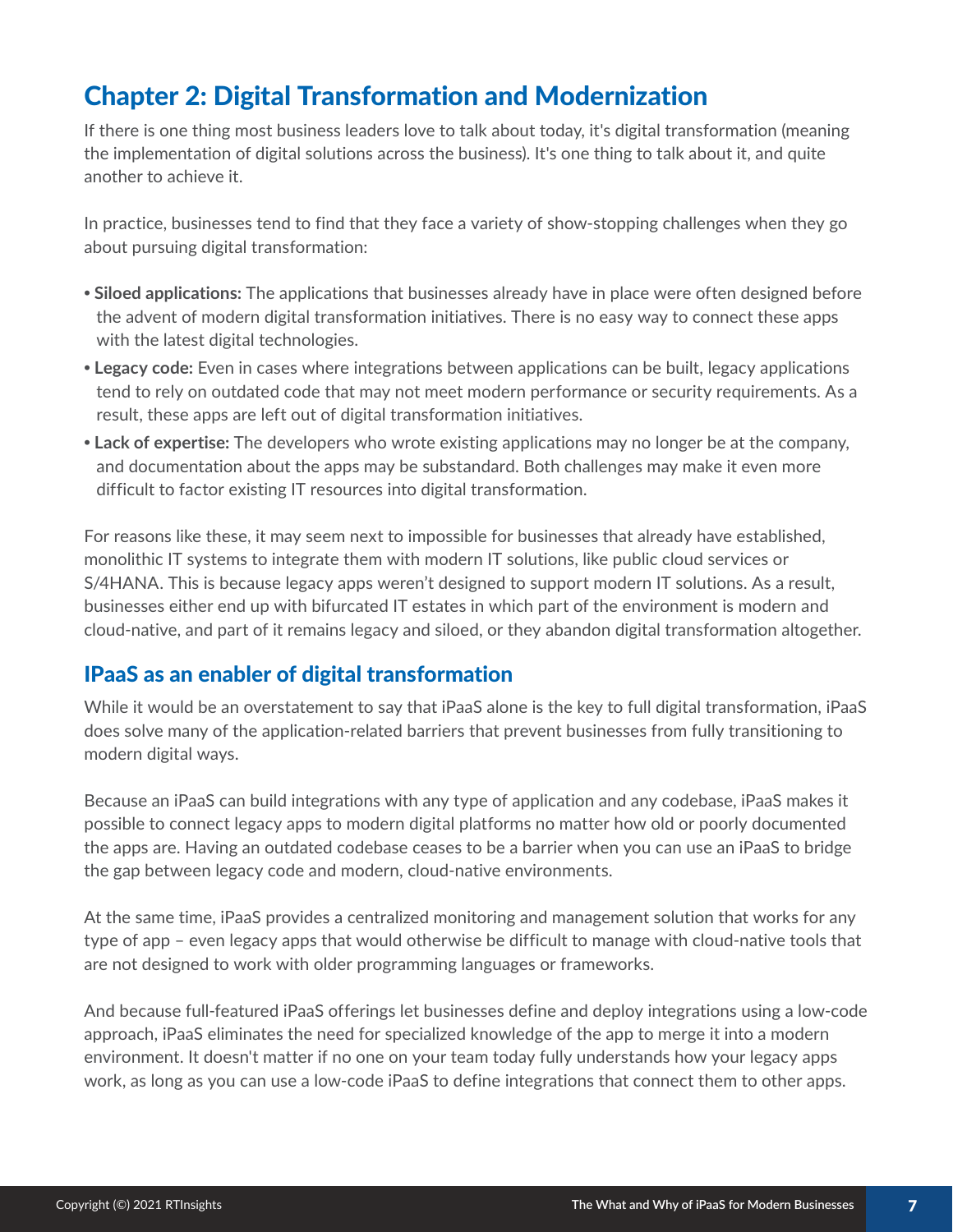# Chapter 3: An Architecture that is Omnichannel by Default

Today, businesses typically need to deliver a consistent user experience – for both customers and their own employees – across a range of different platforms. In addition to supporting PCs, they must provide applications that work seamlessly across various tablets, smartphones, and possibly even specialized IoT devices.

In other words, businesses need to provide an omnichannel experience that ensures that no matter where or when their users engage with IT systems, the user experience is consistent and reliable.

#### Omnichannel application challenges

Delivering an omnichannel experience has traditionally been difficult, especially for businesses with established IT environments that weren't originally designed to support omnichannel initiatives.

It's challenging to deliver a consistent user experience across apps when each app has different code behind its interface and a different data stream, and, possibly, different data structures. Guaranteeing a fast, reliable experience is even harder, given the difficulty of predicting exactly when and where users will choose to engage with software.

And to make matters even more complicated, applications typically change constantly. Businesses that attempt to build manual integrations for a consistent experience across apps end up playing a cat-andmouse game. An update in one app requires developers to implement a similar update in another app, and until they catch up, their omnichannel initiative falls short.

#### Achieving omnichannel with iPaaS

IPaaS eliminates many of the application-level barriers to an omnichannel experience.

With iPaaS, teams can define integrations between applications once, then keep them in sync even as individual applications change. In addition, the composable nature of iPaaS integrations makes it simple to reuse components across applications, ensuring that users receive the same exact functionality and can access the same data on multiple apps.

Put another way, adopting an iPaaS means that businesses shift to a strategy that enables omnichannel by default. Instead of relying on manual integrations to provide a consistent user experience, iPaaS ensures that integrations are always there without burdening the IT team or developers with the additional work of connecting siloed systems.

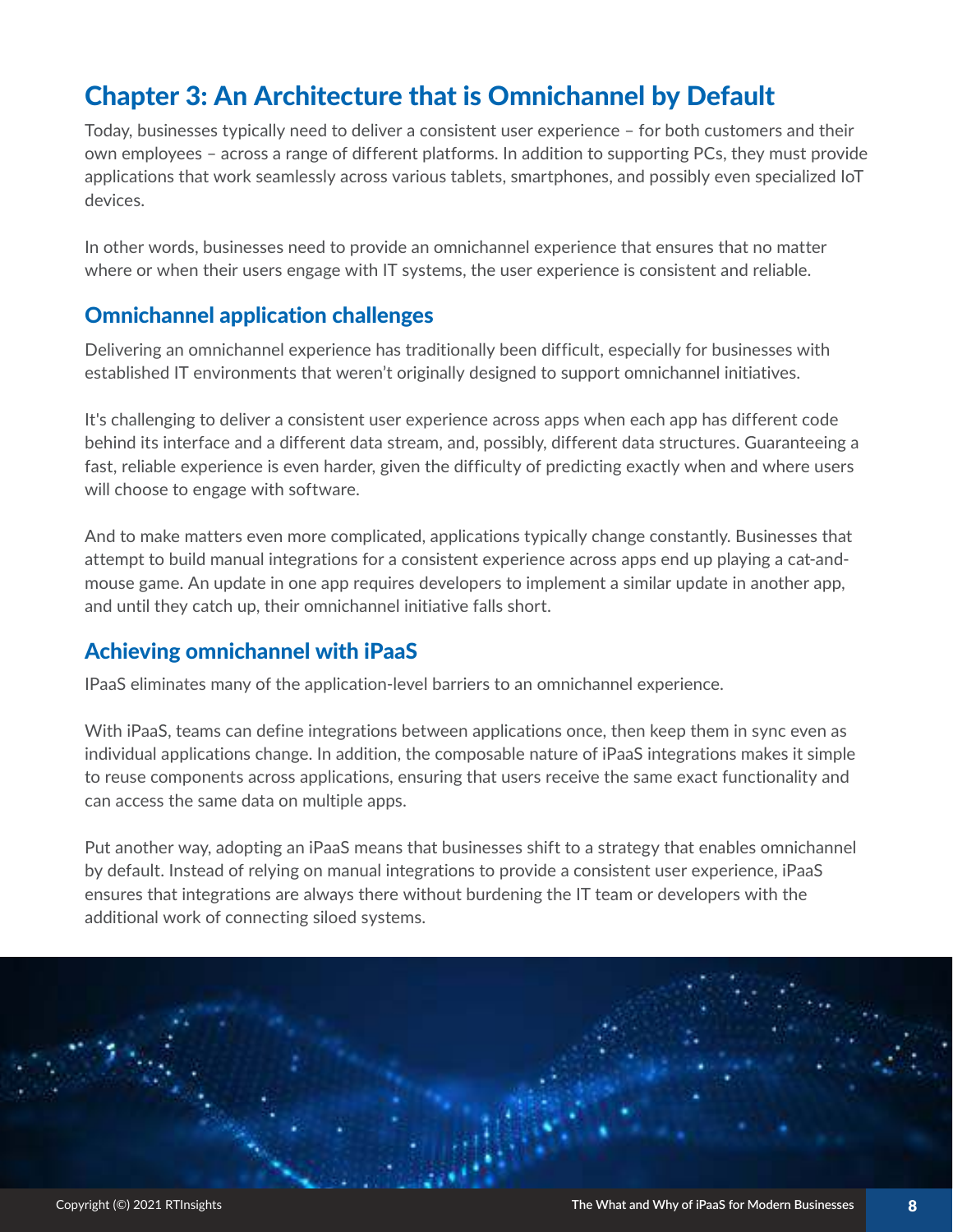

### Chapter 4: Maximizing Business Agility

A competitive business is an agile business, which means it can react rapidly to changes in the market, shifts in its customer base, and so on.

IT systems are often one of the weakest links in business agility. When companies rely on siloed apps, implementing new functionality to support shifting business goals requires updating each app independently, which is time-consuming. At the same time, the siloed organizational structure that tends to accompany siloed applications makes it difficult for each business unit to understand what others are doing and identify opportunities for evolving its business strategy in a way that complements, rather than reiterates or competes with, the work of other groups.

Complex enterprise software systems make business agility even harder to achieve. When each platform that a business depends on requires special expertise to manage and connect with other platforms, it's even harder to update IT strategies to support pivots in business strategy.

#### Building an agile business with iPaaS

IPaaS helps businesses overcome these challenges and, in turn, maximize their agility.

With iPaaS, business platforms such as Enterprise Resource Planning (ERP) and Point of Sale (POS) systems can be integrated in weeks rather than years – a huge advantage when business goals shift suddenly or the business makes internal organizational changes. In addition, the ability to execute business functions in parallel within an iPaaS platform facilitates the rapid communication of data, ensuring that IT systems advance rather than hinder business operations.

And because an iPaaS serves as a central platform for building, running, and monitoring business applications, it allows business stakeholders, developers, and IT teams to collaborate in a common space when defining and implementing the IT changes required to achieve new business goals.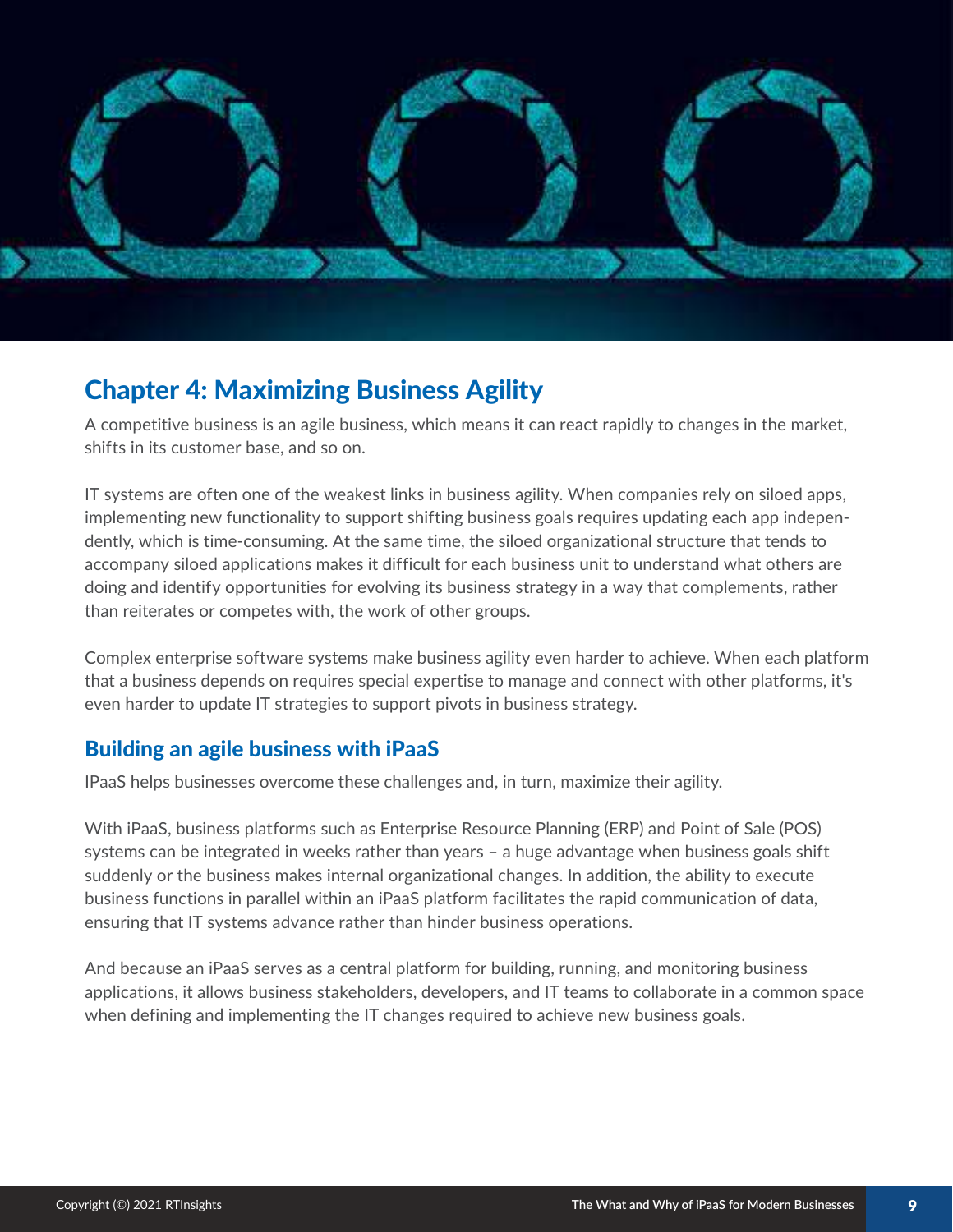# The Digibee Difference

From building more flexible and efficient application strategies through composable architectures to maximizing business agility and optimizing the customer experience through an omnichannel approach, iPaaS systems solve key challenges that organizations have traditionally had to address manually and inefficiently.

While all iPaaS solutions are technically capable of delivering these benefits, Digibee's low-code, cloud-based iPaaS Platform stands out from other iPaaS solutions on the market because it maximizes the simplicity and usability of iPaaS. A low-code approach to defining and deploying app integrations means that developers can roll out connections rapidly without writing reams of custom code for every app they need to connect. At the same time, Digibee's container-based, cloud-native architecture, which runs each integration inside an isolated environment without the overhead of full virtualization, enables maximum performance and security. Digibee also supports parallel versioning, which speeds development processes. And customizable monitoring and management tools make it easy to tailor Digibee's iPaaS to your business's unique needs.

On top of this, Digibee offers an unparalleled focus on customer experience and outcomes. Digibee engineers work hand-in-hand with clients to provide the knowledge and tools they need to be selfempowered and self-sustaining in building integrations through iPaaS. And, when customers run into trouble, expert help is a click away.

Book a demo to learn more about how Digibee's iPaaS solution can help connect the dots of your organization's IT estate. Or check out our learning center for the latest news and insights on the fastevolving world of iPaaS.